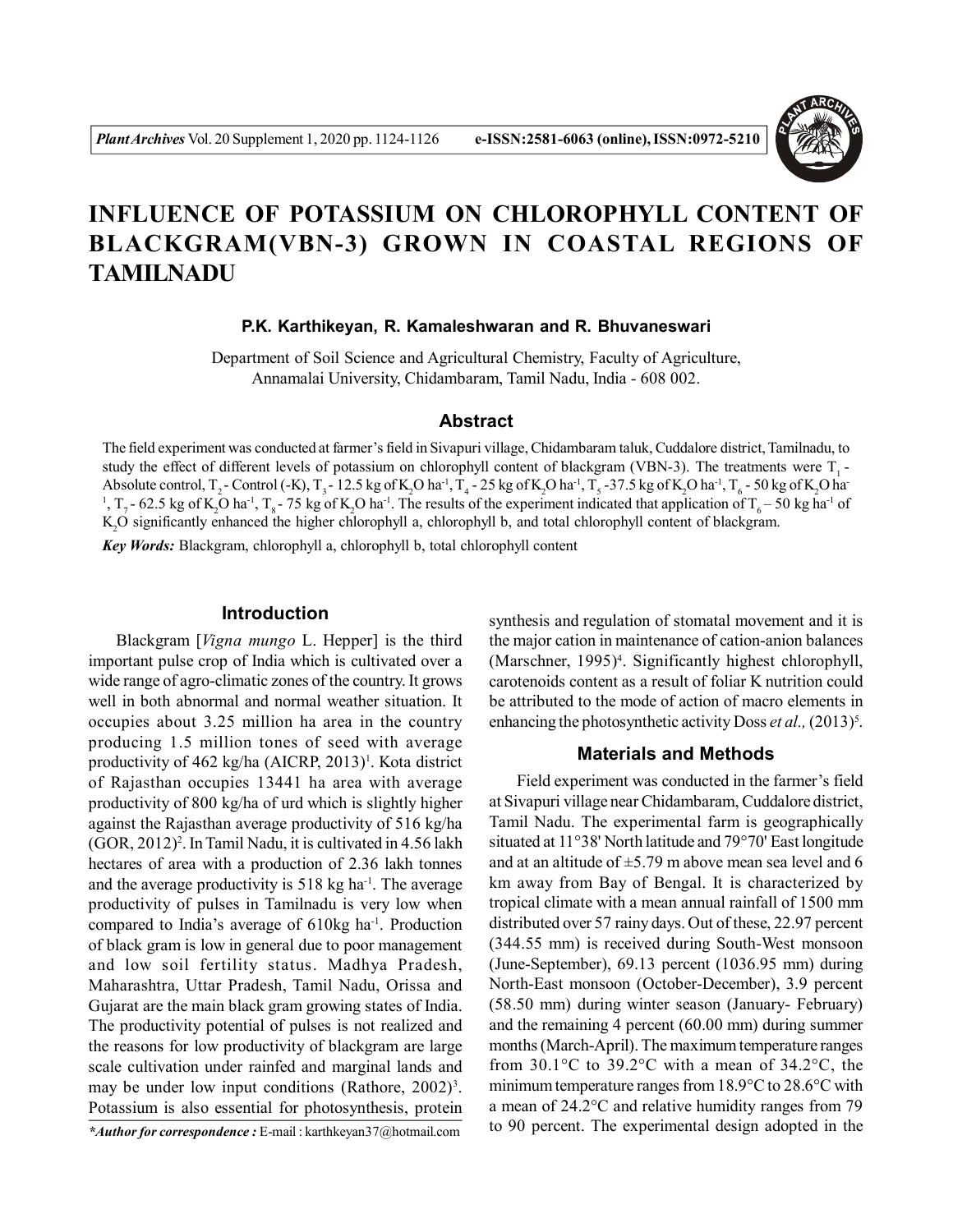study was randomized block design with three replications and eight treatments. The treatments were  $T<sub>1</sub>$  - Absolute control, T<sub>2</sub> - Control (-K), T<sub>3</sub> - 12.5 kg of K<sub>2</sub>O ha<sup>-1</sup>, T<sub>4</sub> – 25 kg of K<sub>2</sub>O ha<sup>-1</sup>, T<sub>5</sub> – 37.5 kg of K<sub>2</sub>O ha<sup>-1</sup>, T<sub>6</sub> - 50 kg of K<sub>2</sub>O ha<sup>-1</sup>, T<sub>7</sub> – 62.5 kg of K<sub>2</sub>O ha<sup>-1</sup>, T<sub>8</sub> - 75 kg of K<sub>2</sub>O ha-<sup>1</sup>. The soils of Sivapuri village was found to contain soil separates of 29.2, 39.4, 30.5 percent sand, silt and clay respectively. The soils are classified under the textural class clay loam. The bulk density, particle density, pH, electrical conductivity and cation exchange capacity of the soil were 1.38 Mgm<sup>-3</sup>, 2.50 Mg m<sup>-3</sup>, 7.60 dsm<sup>-1</sup>, 0.86  $d$ sm<sup>-1</sup>and 22.4 c mol (p<sup>+</sup>) kg<sup>-1</sup> respectively. Organic carbon content of the soil was  $3.9$  g kg<sup>-1</sup>. Available N,P and K content of the soil were  $235.0$ , 14.0 and 170 kg ha<sup>-1</sup> respectively, available sulphur content was  $8.5 \text{ mg kg}^{-1}$ and the exchangeable calcium, magnesium, potassium and sodium contents were 8.8, 8.2, 3.8 and 0.9 c mol  $(p^+)$ kg<sup>-1</sup> respectively. Five plants from each plot were selected as random and also plants from each pot were tagged for the data collection. Data were collected at 30, 45 DAS and harvest stage. The sample plants were cut down to ground level prior to harvest and dried properly in the sun.

From one gram of fresh leaf of the plant, total chlorophyll is extracted is 80 per cent acetone and the adsorption at 663 nm and 645 nm were recorded in spectrophotometer (Arnon, 1949)<sup>6</sup>.

Chlorophyll 'a' =  $20.2$  ' Value at 645 nm '  $100/1000$  $mg g^{-1}$ 

Chlorophyll 'b' =  $8.02$  ' Value at 663 nm '  $100/1000$  $mgg^{-1}$ 

Total chlorophyll = Chlorophyll 'a' + Chlorophyll 'b'

## **Results and Discussion**

# **Chlorophyl a, chlorophyll b and total chlorophyll content at 30 DAS**

The results obtained from the present investigation as well as relevant discussion have been summarized**.** The treatments  $T_1$  recorded the lowest chlorophyll a and chlorophyll b of  $0.25$  and  $0.22$  mg  $g^{-1}$  and the treatment  $T<sub>6</sub>$  recorded the highest chlorophyll a and chlorophyll b 0.48 and 0.45 mg g<sup>-1</sup>. However the treatment  $T_s$  and  $T_s$ which recorded chlorophyll a and chlorophyll b of 0.42 and 0.39 mg  $g^{-1}$ , 0.41 and 0.38 mg  $g^{-1}$  was on par with each other. The other treatments  $T_{3}$ ,  $T_{4}$  and  $T_{7}$  recorded chlorophyll a and chlorophyll b of  $0.37, 0.34$  mg g<sup>-1</sup>, 0.40,0.37 mg  $g^{-1}$  and 0.45,0.43 mg  $g^{-1}$  which were found to be statistically significant. The treatment  $T_2$  recorded a chlorophyll a and chlorophyll b of 0.34 and 0.31 mg  $g^{-1}$ at 30 DAS.

The treatment  $T_1$  recorded the lowest total chlorophyll 0.48 mg  $g^{-1}$  and the treatment T<sub>6</sub> recorded the highest total chlorophyll 0.94 mg  $g^{-1}$ . However the treatment T<sub>5</sub> which recorded total chlorophyll of  $0.80 \text{ mg g}^{-1}$  was on par with treatment  $T_s$  0.82 mg g<sup>-1</sup>. The other treatments  $T_{3}$ ,  $T_{4}$  and  $T_{7}$  recorded total chlorophyll of 0.72 mg g - $1,0.78$  mg g<sup>-1</sup>,0.88 mg g<sup>-1</sup> which were found to be statistically significant. The treatment  $T<sub>2</sub>$  recorded total chlorophyll of  $0.66$  mg g<sup>-1</sup> at 30 DAS.

## **Chlorophyl a, chlorophyll b and total chlorophyll content at 45 DAS:**

The treatments  $T_1$  recorded the lowest chlorophyll a and chlorophyll b of  $0.49$  and  $0.45$  mg  $g^{-1}$  and the treatment  $T<sub>6</sub>$  recorded the highest chlorophyll a and chlorophyll b 0.87 and 0.83 mg  $g^{-1}$ . However the treatment  $T_s$  and  $T_s$ which recorded chlorophyll a and chlorophyll b of 0.76 and  $0.72 \text{ mg g}^{-1}$ ,  $0.77$  and  $0.73 \text{ mg g}^{-1}$  was on par with each other. The other treatments  $T_3$ ,  $T_4$  and  $T_7$  recorded chlorophyll a and chlorophyll b of  $0.61, 0.57$  mg g  $^{-1}$  $1,0.67,0.62 \text{ mg g}^{-1}$  and  $0.82,0.79 \text{ mg g}^{-1}$  which were found

**Table 1:** Chlorophyll a, chlorophyll b and total chlorophyll content at 30 DAS (mg  $g^{-1}$ ).

|                                                         | <b>30 DAS</b> |          |                    |
|---------------------------------------------------------|---------------|----------|--------------------|
| <b>Treatments</b>                                       | Chlorop-      | Chlorop- | <b>Total</b>       |
|                                                         | hyll a        | hyll b   | <b>Chlorophyll</b> |
| T,-Absolute control                                     | 0.25          | 0.22     | 0.48               |
| $T,$ -Control $(-K)$                                    | 0.34          | 0.31     | 0.66               |
| $T3$ -12.5 kg of K <sub>2</sub> O ha <sup>-1</sup>      | 0.37          | 0.34     | 0.72               |
| $T4$ -25 kg of K <sub>2</sub> O ha <sup>-1</sup>        | 0.40          | 0.37     | 0.78               |
| $T_s$ -37.5 kg of K <sub>2</sub> O ha <sup>-1</sup>     | 0.42          | 0.39     | 0.82               |
| $T_6$ -50 kg of K <sub>2</sub> O ha <sup>1</sup>        | 0.48          | 0.45     | 0.94               |
| $T7$ -62.5 kg of K <sub>2</sub> O ha <sup>-1</sup>      | 0.45          | 0.43     | 0.88               |
| $T_{\circ}$ -75 kg of K <sub>2</sub> O ha <sup>-1</sup> | 0.41          | 0.38     | 0.80               |
| SEd                                                     | 0.01          | 0.01     | 0.03               |
| CD(0.05)                                                | 0.03          | 0.02     | 0.06               |

**Table 2:** Chlorophyll a, chlorophyll b, and total chlorophyll content at 45 DAS(mg  $g^{-1}$ ).

|                                                        | <b>45 DAS</b> |          |                    |
|--------------------------------------------------------|---------------|----------|--------------------|
| <b>Treatments</b>                                      | Chlorop-      | Chlorop- | <b>Total</b>       |
|                                                        | hyll a        | hyll b   | <b>Chlorophyll</b> |
| T,-Absolute control                                    | 0.49          | 0.45     | 0.95               |
| $T,$ -Control $(-K)$                                   | 0.57          | 0.52     | 1.10               |
| $T_{3}$ -12.5 kg of K <sub>2</sub> O ha <sup>-1</sup>  | 0.61          | 0.57     | 1.19               |
| $T4$ -25 kg of K <sub>2</sub> O ha <sup>-1</sup>       | 0.67          | 0.62     | 1.25               |
| $T_s$ -37.5 kg of K <sub>2</sub> O ha <sup>-1</sup>    | 0.76          | 0.72     | 1.49               |
| $T_c$ -50 kg of K <sub>2</sub> O ha <sup>1</sup>       | 0.87          | 0.83     | 1.70               |
| $T7$ -62.5 kg of K <sub>2</sub> O ha <sup>-1</sup>     | 0.82          | 0.79     | 1.61               |
| $T_{\circ}$ -75 kg of K <sub>2</sub> O ha <sup>1</sup> | 0.77          | 0.73     | 1.51               |
| SEd                                                    | 0.02          | 0.02     | 0.04               |
| CD(0.05)                                               | 0.05          | 0.04     | 0.09               |